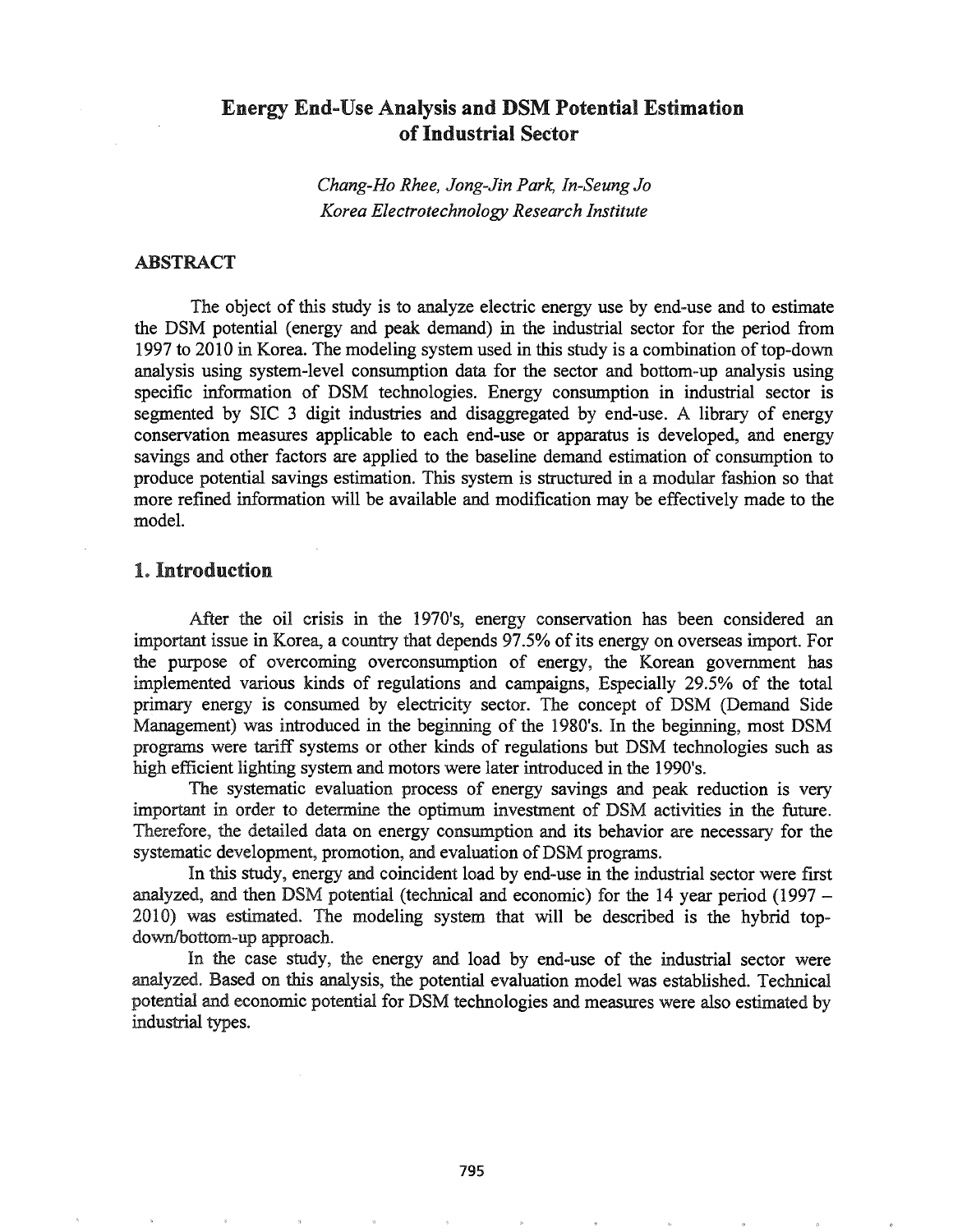Table 1. DSM Program in Korea

| Type               |                          | Program                                                                                                                                                                                                               | Year                                                 |
|--------------------|--------------------------|-----------------------------------------------------------------------------------------------------------------------------------------------------------------------------------------------------------------------|------------------------------------------------------|
| Load<br>Management | Rate<br>System           | - Customer rate cutting<br>- Seasonal rate in commercial sector<br>- Discount rate for summer<br>- T-O-U rate in industrial sector<br>- Off-peak discount rate<br>- Cool storage facility subsidy<br>- Overnight rate | 1991<br>1990<br>1985<br>1977<br>1988<br>1991<br>1985 |
|                    | <b>DSM</b><br>Technology | - Cooling storage system<br>- High efficiency vending machine                                                                                                                                                         | 1991<br>1998                                         |
| Energy             | Rate<br>System           | - Increasing rate system in residential sector<br>- Discount rate system for customer                                                                                                                                 | 1974<br>1978                                         |
| Conservation       | <b>DSM</b><br>Technology | - Compact fluorescent lighting<br>- Lamps with electronic ballasts                                                                                                                                                    | 1993                                                 |

# 2. DSM Potential Evaluation Procedure

DSM potential means the energy and load that can be saved through special technologies, machinery, or measures for energy conservation and load management.. Generally, the electric rate system and DLC (Direct Load Control) also include DSM potential. But in this study, only DSM measures such as energy efficiency technologies were considered

DSM potential evaluation is largely determined by base demand forecast and estimation of the portion of the load that could be saved in various industries and industrial end-use. The DSM potential evaluation procedure employed in this study includes the survey by DSM technologies, the technical potential estimation by identification of DSM technologies, the economic potential estimation by economic screening and achievable potential estimation by DSM technology diffusion. Figure 1 shows the DSM potential evaluation procedure.

### 2.1 Base Demand Forecast

Base demand forecast is the forecast of the energy and the coincident demand of enduse and equipment by industrial sector. There are three methods in developing the DSM base demand forecast namely: bottom-up, top-down, and prototype approach. However, in this study, a hybrid top-down/bottom-up approach is used. Figure 2 shows top-down approach of industrial sector.

Generally, three methods are available for base demand forecast of the industrial sector. The first method is to survey the intensity of the energy used in the factory. The second method is to use unit energy consumption by unit of value added. The third method is to use utility aggregate data. In Korea, the applicable method is to use utility data and unit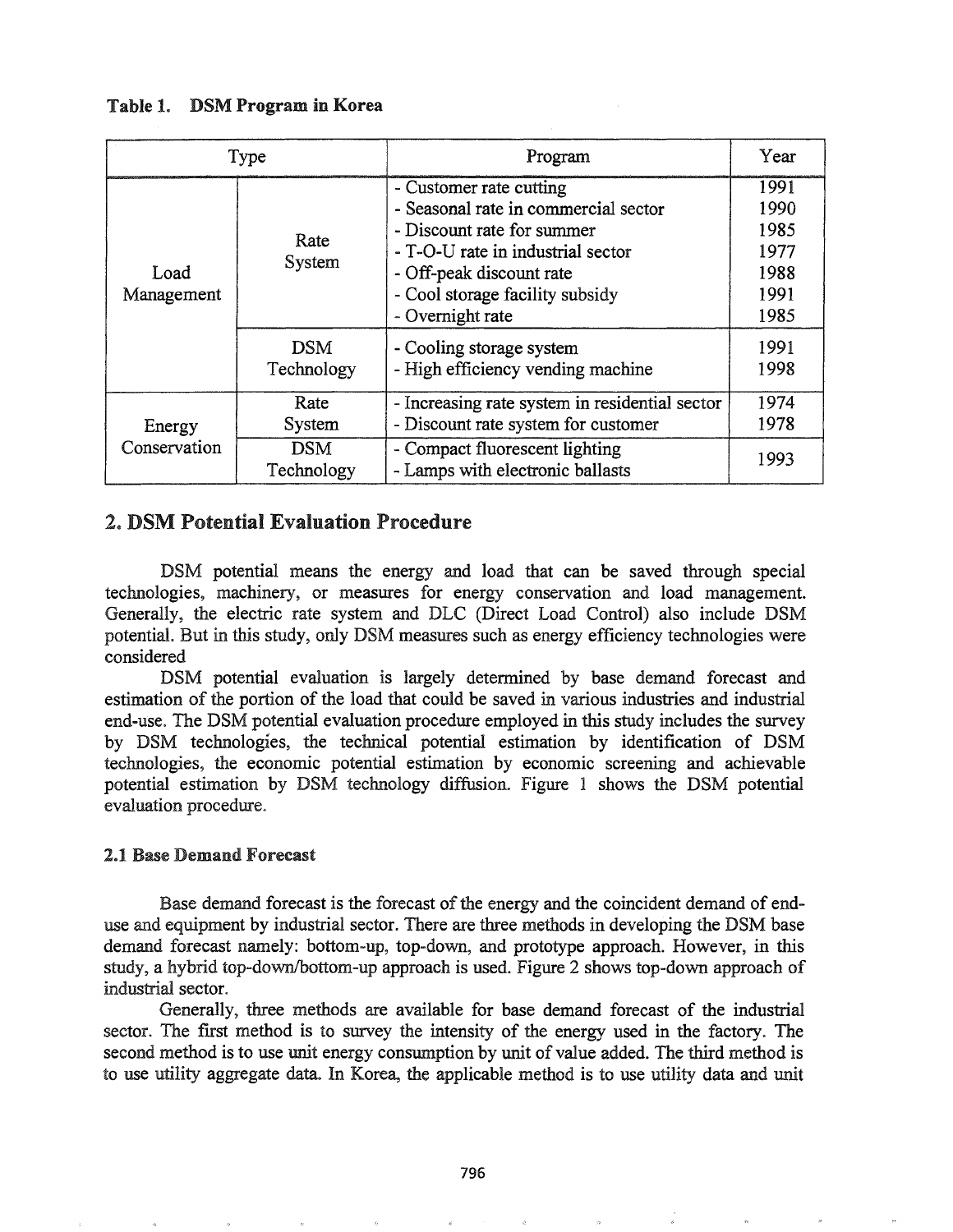energy consumption. The actual data about energy consumption in the industrial sector are used to calculate the component ratio of energy and demand in the industrial sector. The actual utility load data are used for industrial energy consumption and the survey data are used for end-uses and technologies. To calculate demand component ratio, the available total system value and load characteristics by customer are considered, and the weighted value of load characteristics is calculated seasonally, monthly, daily, and hourly. Figure 3 shows base demand forecast procedures.





Figure 2. Industrial Base Demand Forecast Procedure

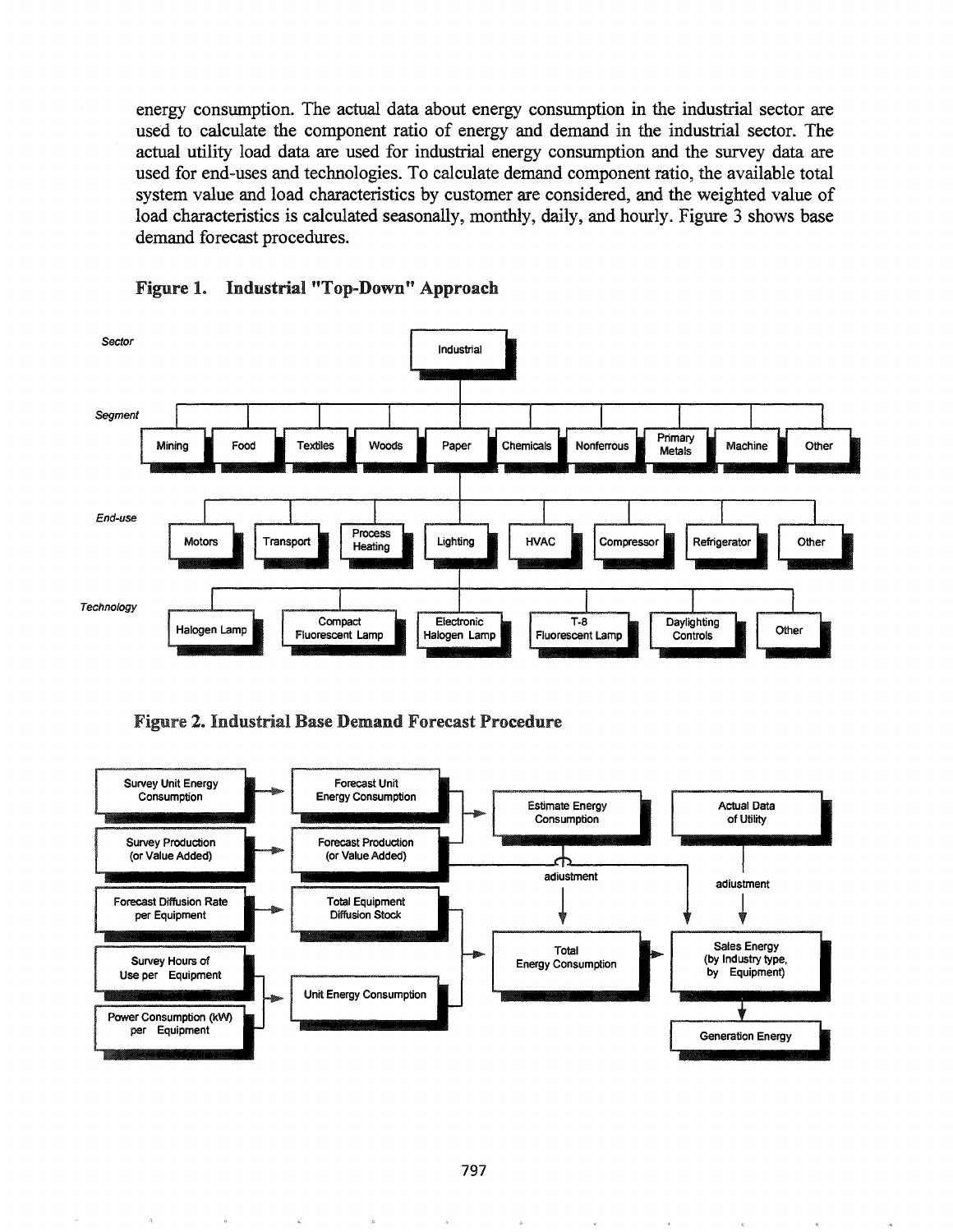To estimate energy demand and peak load by end-use in the industrial sector for the 14 year period, equipment stock and its unit consumption are estimated. First, equipment stock is attained by equipment diffusion rate (SATR) and unit production (UNP) as shown below:

$$
TVIN_{i,i}(t) = SATR_{i,j}(t) \times UNP(t)
$$
\n(1)

where,  $TVIN =$  equipment diffusion stock  $UNP = unit$  production  $i = end$  use,  $i = equipment$ ,  $t = year$ 

Unit energy consumption (UEC) and unit coincident demand (UCD) are calculated as follows:

$$
UEC_{i,j}(t) = NOM_{i,j}(t) * HOUR_{i,j}(t)
$$
\n
$$
(2)
$$

$$
UCD_{i,j}(t) = MOM_{i,j}(t) * UCF_{i,j}(t)
$$
\n
$$
(3)
$$

where,  $NOM = Nominal Capacity of Apparatus (kW)$  $UCF = Coincident Factor of Apparatus (%)$ 

Based on the above calculation, the total energy consumption (PEM) and the total peak demand (LEM) by equipment are as follows:

$$
PEM_{i,j}(t) = TVIN_{i,j} \bullet UEC_{i,j}(t) \tag{4}
$$

$$
LEMi, j(t) = TVINi, j * UCDi, j(t)
$$
\n
$$
(5)
$$

At the same time, the energy use that is affected by unit energy production can be used. The industrial energy consumption (UPJ) is the sum of utility sales and self-generation. It is the product of production (HHP) and unit energy consumption (PF) as shown in equation 6.

$$
UPJ_k(t) = HHP_k(t) \cdot PF_k(t) \tag{6}
$$

Here, k indicates the industry type. The value-added forecast (HHP) is the product of value added increase rate (VAL) and production of the base year (HHST). The unit energy production (PF) is the product of unit energy production of the base year (PFST) and estimation coefficient of unit energy production (PFCF). The estimation coefficient of unit energy production is estimated by unit energy production of the target year and specific function.

$$
HHP_k(t) = VAL_k(t) \bullet HHST_k(t)
$$
\n(7)

$$
PF_k(t) = PFST_k(t) \cdot PFCF_k(t)
$$
 (8)

### 2.2 Potential Estimation

### 2.2.1 Technical Potential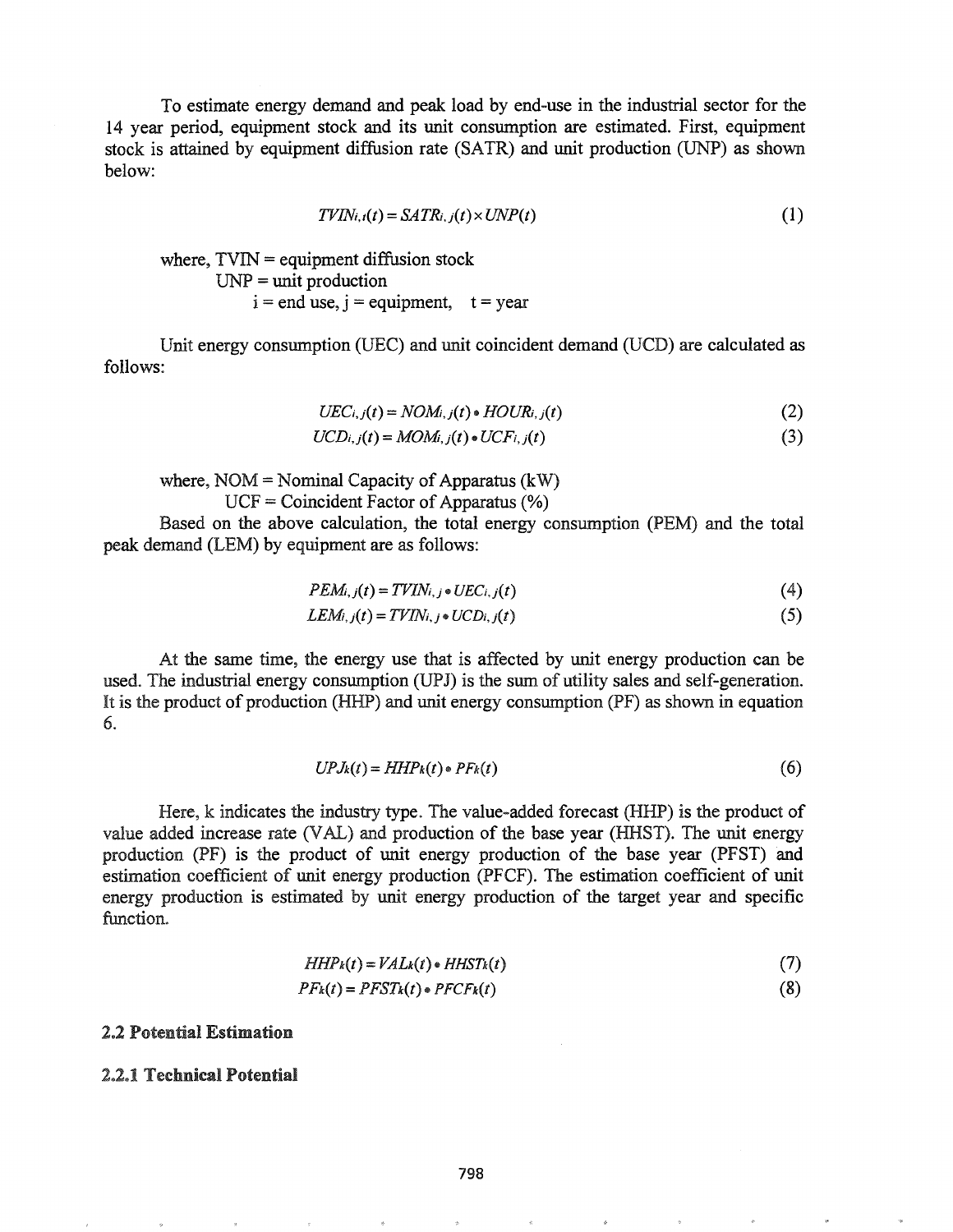Instantaneous technical potential (ITP) for energy is the base demand (DEM) multiplied by savings ratio (EFFR). For peak demand, ITP is an average nominal capacity (NOM) per equipment multiplied by stocks of use in system peak.

$$
ITP_{i,j}^{E}(t) = \sum_{i} \sum_{j} (DEM_{i,j}(t) \cdot EFFR_{i,j}(t))
$$
\n(9)

$$
ITP_{i,j}^k(t) = \sum_{i} \sum_{j} (NOM_{i,j}(t) \cdot PVIN_{i,j}(t))
$$
\n(10)

Phase-in technical potential (PTP) for energy and demand, assuming equipment replacement and retrofit, is the product of ITP and replacement rate per equipment (VINR) as shown in 11 and 12.

$$
PTP_{i,j}^{E}(t) = \sum_{i} \sum_{j} (ITP_{i,j}^{E}(t) \cdot \text{VINF}_{i,j}(t))
$$
\n(11)

$$
PTP_{i,j}^{k}(t) = \sum_{i} \sum_{j} (ITP_{i,j}^{K}(t) \bullet VINF_{i,j}(t))
$$
\n(12)

### 2.2.2 Economic Potential

Economic potential is a measure of the energy and peak demand savings that are economically feasible for each market sector over the years considered in the DSM analysis. The economic potential is a subset of the technical potential estimated only over those DSM measures that are economically attractive. For the economic screening, TRC (Total Resource Cost) test is preferred because its estimation is based on the social point of view.

DSM technology benefit is the avoided cost of energy and capacity of utility during the program's lifetime. On the other hand, DSM cost is the incremental cost of the existing technology.

In this study, utility avoided cost was estimated in order to quantify the benefit of DSM. The avoided cost includes avoided capacity cost, avoided energy cost, and avoided environmental cost. The LNG combined cycle generation, one of the peak capacities in KEPCO (Korea Electric Power Corporation), was applied to the avoided capacity and the survey data was applied to avoided environmental cost calculation.

#### CD Avoided Cost Calculation

The avoided cost includes avoided capacity cost (AVCF), avoided energy cost (AVCV), and avoided environmental cost (AVCE). The avoided capacity cost is a component of generation (AVCG), and transmission and distribution (AVCTD), as shown below:

$$
AVC = AVC_F + AVC_V + AVC_E
$$
\n(13)

$$
AVC_F = AVC_G + AVC_{TD} \tag{14}
$$

Equations 15 to 18 show avoided generation capacity cost (AVCG), avoided transmission capacity cost (AVCTD), avoided energy cost (AVCV), and avoided environmental cost (AVCE)..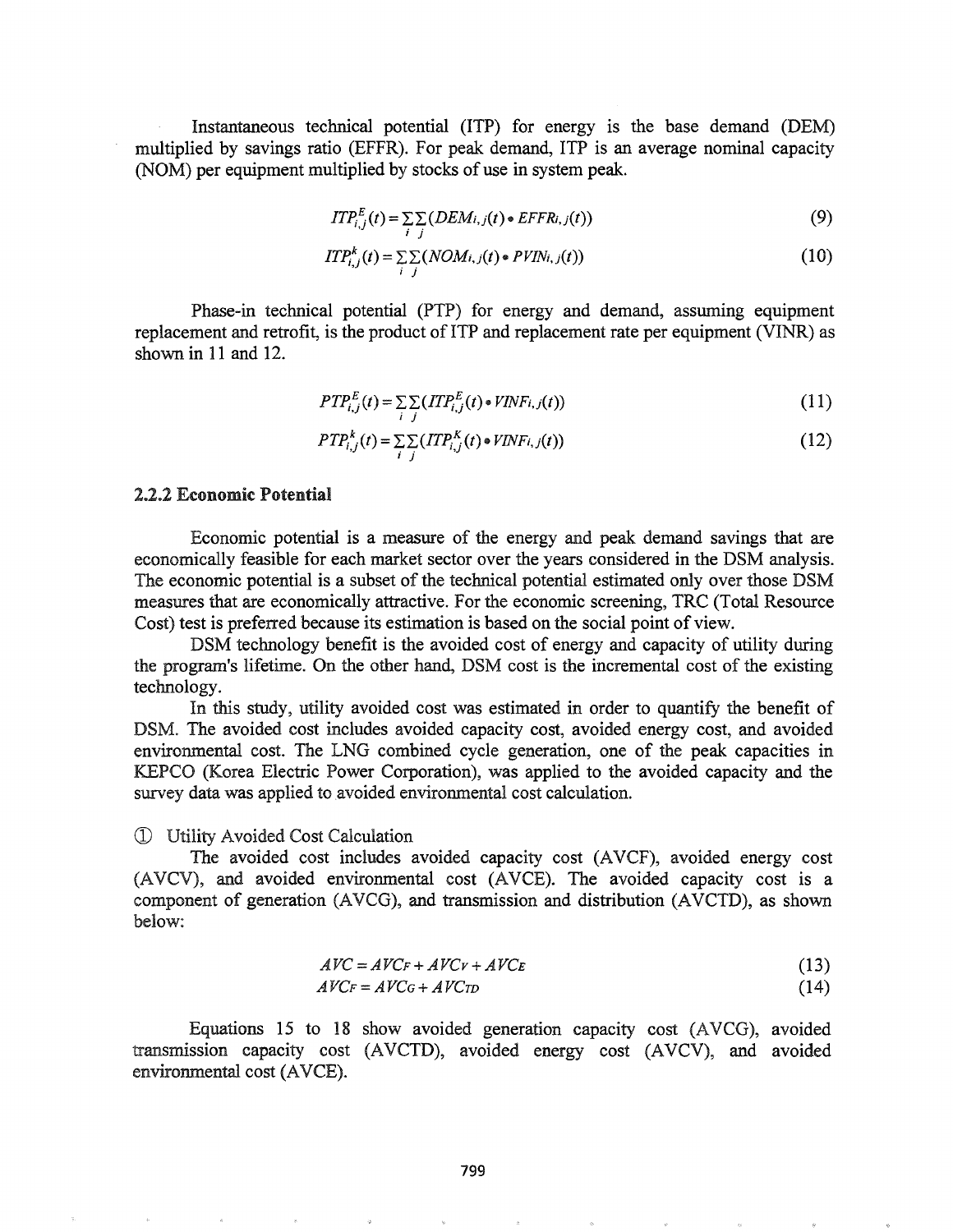$$
AVCG = \frac{\left(\sum_{t=1}^{n} PVFC^t\right)}{\sum_{t=1}^{n} PVI^t} \cdot \frac{1}{(1 - R_c) \cdot (1 - RTD)}
$$
(15)

$$
AVC_{TD} = \left[ \frac{\sum_{t=1}^{n} P T D C_t}{\sum_{t=1}^{n} P D L D_t} \right] \bullet CRF \bullet (1 + Row) \bullet \frac{1}{(1 - R_c) \bullet (1 - R_{TD})} \tag{16}
$$

$$
AVC_V = \frac{C_F}{(1 - R_c) \cdot (1 - R_{TD})}
$$
\n
$$
(17)
$$

$$
AVC_E = \frac{P\cos + P\cos + P\cos + P\sin + P\cos}{(1 - R_c) \cdot (1 - R_{TD})}
$$
(18)

where, PVFC = Total Fixed Cost (present value)

- $GC = Unit Capacity$
- PVI = Present Value Coefficient
- RC = Inner Consumption Rate
- RID = Transmission Loss
- $PTDC = Transmission Plan Present Value$
- PDLD = Load Incremental Present Value
- $FUC = Fuel Price$
- $PCOX = CO<sub>2</sub>Cost$
- PNOX = NOx Cost
- $PSOX = SOx Cost$
- $PASH = Ash Cost$

PRAD = Radiation Waste Cost

# (2) DSM Technology Cost Calculation

Incremental cost for DSM technology (DMC) is as follows:

$$
\triangle C_{DSM} = (C_{DSM} \bullet CRF_i - C_{EX} \bullet CRF_j) \tag{19}
$$

where, i= DSM Technology Life Span; j =Existing Life Span

$$
B/C = \frac{AVC}{C_{DSM}}
$$
 (20)

Equations 21 and 22 show EP for energy and demand. Addition of all savings of technologies that exceed 1 in benefit-cost ratio (B/C) of TRC among PTP is EP.

$$
EP_{i,j}^{E}(t) = \sum_{i} \sum_{j} PTP_{i,j}^{E}(t) (\exists^{j}, \text{TRCi}, j(t) \ge 1)
$$
\n(21)

$$
EP_{i,j}^{K}(t) = \sum_{i} \sum_{j} PTP_{i,j}^{K}(t) (\exists^{j}, \text{TRCi}, j(t) \ge 1)
$$
\n(22)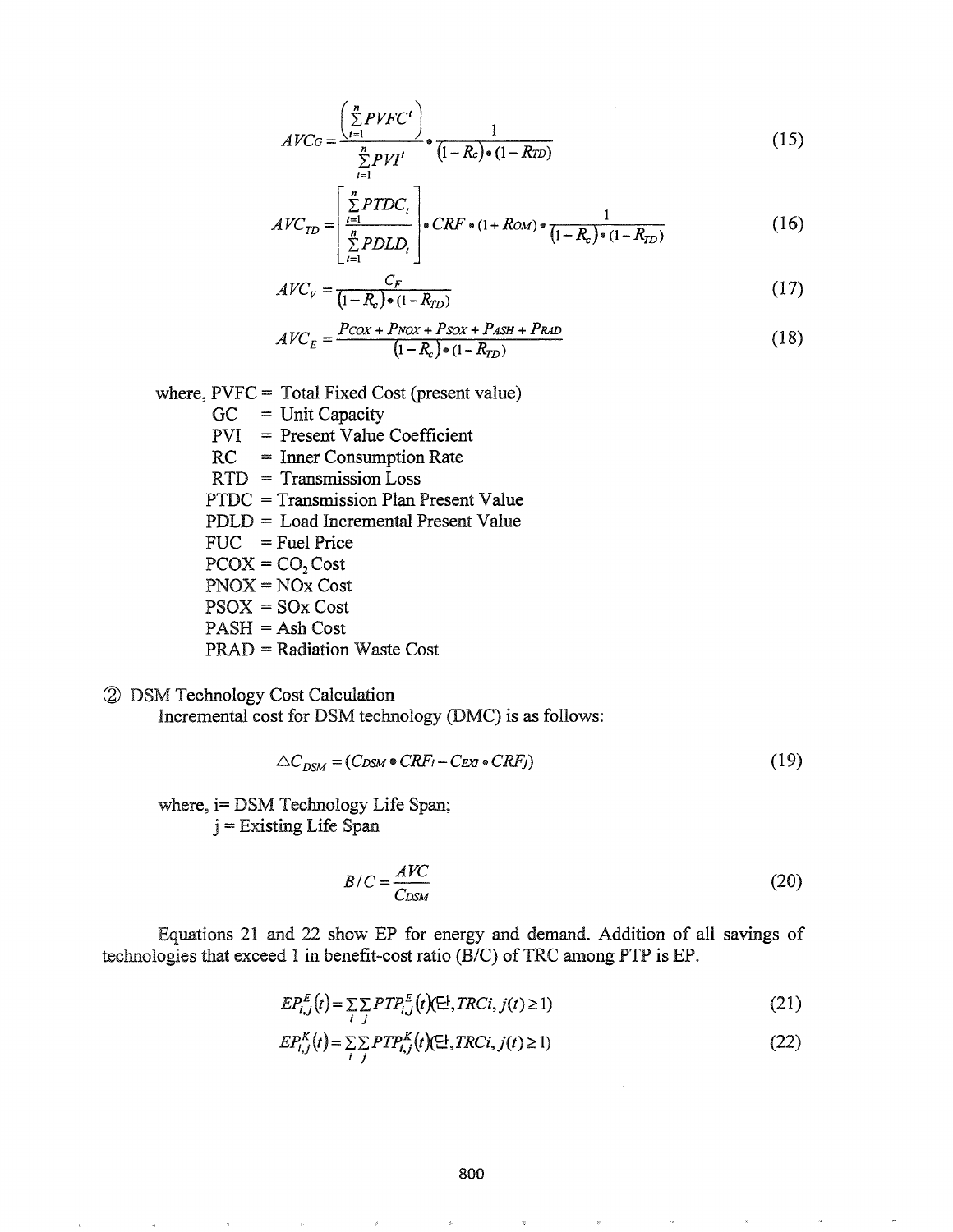#### 2.2.3 Achievable Potential

Achievable potential is a measure of energy and peak demand savings that are economically feasible, taking into account realistic customer participation rates. The achievable potential establishes a realistic target for the DSM savings that a utility can hope to achieve through DSM. Achievable potential estimates can be used to identify clusters of DSM measures that may be worth packaging into one or more DSM programs.

$$
AP_{i,j}^{E}(t) = \sum_{i} \sum_{j} \left( EP_{i,j}^{E}(t) \bullet SATR_{i,j}(t) \right)
$$
 (23)

$$
AP_{i,j}^{K}(t) = \sum_{i} \sum_{j} \left( EP_{i,j}^{K}(t) \cdot SATR_{i,j}(t) \right) \tag{24}
$$

$$
SATR = \int_{t_k}^{t_{k+1}} m \cdot \frac{p(p+q)^2 e^{-(p+q)s}}{(p+q \cdot e^{-(p+q)s})^2} dt
$$
 (25)

# 3. Case Study

### 3&1 Baseline Forecast

End-use component ratio analysis by industry type in fixed period is essential for base demand forecasting. Table 2 shows energy component ratio by end-use industry type taken from a study entitled "Korea Report on Mining and Manufacturing Survey". In this table, the share of motors and conveyors are  $31.6\%$  and  $26.4\%$  respectively, and the share of heating is 19.6 %. However, the end-use component ratio can be varied due to manufacturing process. As for the wood industry, the share of motors is about 88% because motors are mostly used in this process. While in the primary metal industry, the share of heating is 61 %, and the share of motors is 6%.

| Table 2. Component Ratio of Energy by End-Use and Industry Type (1997) |  |  |  |
|------------------------------------------------------------------------|--|--|--|
|                                                                        |  |  |  |

| Industry<br>Type  | Lighting | Motors | Process<br>Heating | Transport | <b>HVAC</b> | Compressor | Refrigerator | Other | Total  |
|-------------------|----------|--------|--------------------|-----------|-------------|------------|--------------|-------|--------|
| Mining            | 2.10     | 15.30  | 0.10               | 1.20      | 1.60        | 79.30      | 0.10         | 0.30  | 100.00 |
| Food              | 1.00     | 15.60  | 5.00               | 1.00      | 11.70       | 32.20      | 28.70        | 4.80  | 100.00 |
| Textiles          | 3.60     | 73.80  | 0.40               | 2.10      | 11.50       | 8.10       | 0.20         | 0.30  | 100.00 |
| Woods             | 1.70     | 87.70  | 0.20               | 1.60      | 0.20        | 7.40       | 1.00         | 0.20  | 100.00 |
| Paper             | 1.90     | 57.10  | 0.10               | 1.00      | 10.20       | 29.00      | 0.10         | 0.60  | 100.00 |
| Chemicals         | 3.80     | 42.00  | 0.10               | 0.90      | 8.00        | 41.20      | 2.60         | 1.40  | 100.00 |
| Nonferrous        | 4.80     | 32.80  | 4.30               | 1.00      | 22.60       | 31.40      | 3.00         | 0.10  | 100.00 |
| Primary<br>Metals | 1.50     | 5.90   | 61.20              | 2.20      | 4.10        | 20.50      | 0.60         | 4.00  | 100.00 |
| Machine           | 5.10     | 21.60  | 19.80              | 1.80      | 25.30       | 22.40      | 1.20         | 2.80  | 100.00 |
| Other             | 9.10     | 14.50  | 0.80               | 4.10      | 14.30       | 51.40      | 3.80         | 2.00  | 100.00 |
| Total             | 3.34     | 31.60  | 19.62              | 1.59      | 12.67       | 26.41      | 2.58         | 2.19  | 100.00 |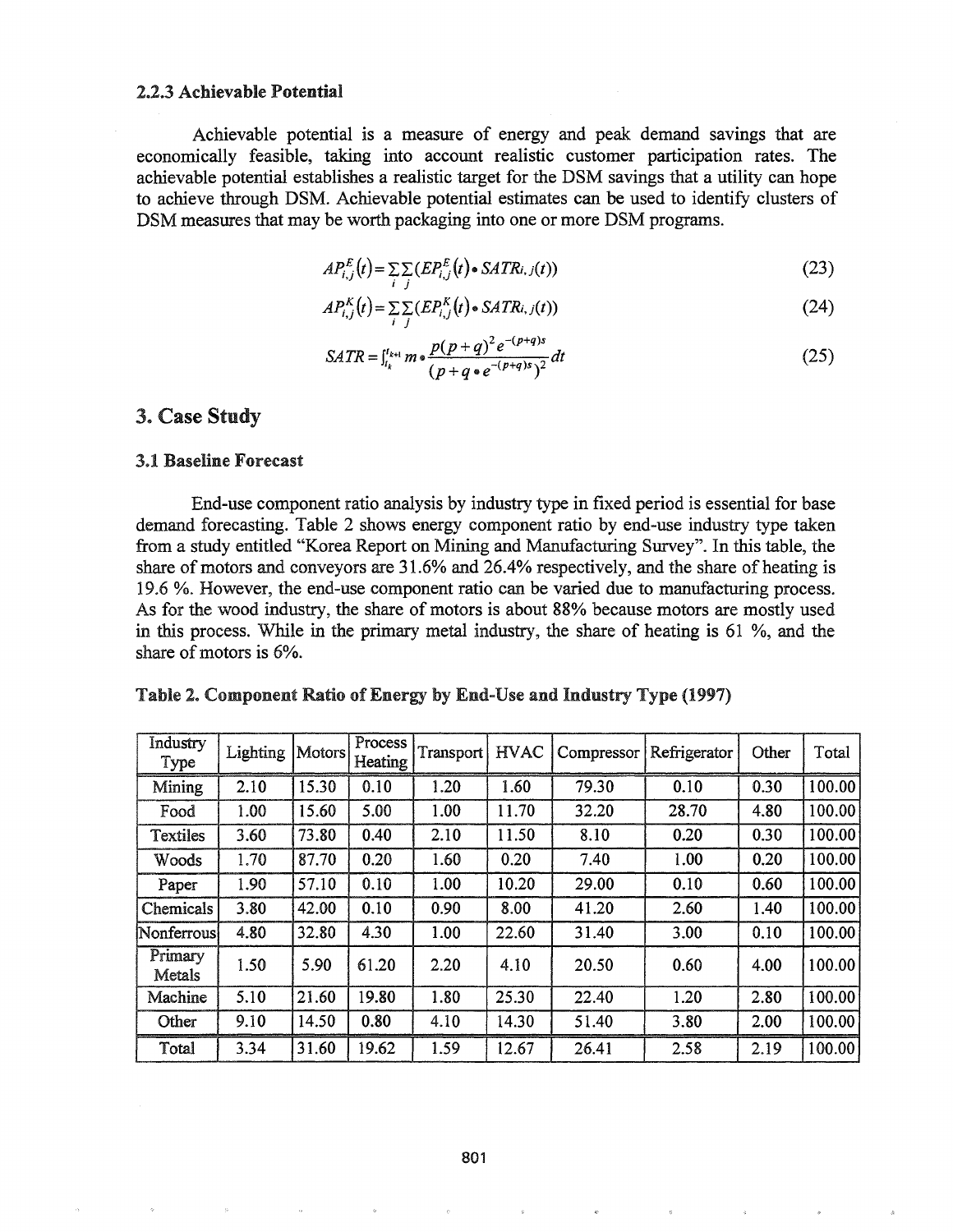Table 3 shows base demand forecast by end use.

| End-Use            | 1997   |       | 2000   |           | 2005   |       | $\overline{2010}$ |       |
|--------------------|--------|-------|--------|-----------|--------|-------|-------------------|-------|
|                    | GWh    | MW    | GWh    | <b>MW</b> | GWh    | MW    | GWh               | MW    |
| Lighting           | 4607   | 668   | 5021   | 733       | 6580   | 944   | 7575              | 1136  |
| Motors             | 43556  | 6822  | 47470  | 7481      | 62208  | 9640  | 71621             | 11606 |
| Process<br>Heating | 27038  | 4028  | 29468  | 4417      | 38617  | 5692  | 44460             | 6853  |
| Transport          | 2188   | 342   | 2385   | 375       | 3125   | 483   | 3598              | 581   |
| <b>HVAC</b>        | 17467  | 2658  | 19037  | 2915      | 24947  | 3756  | 28722             | 4522  |
| Compressor         | 36402  | 4707  | 39674  | 5162      | 51991  | 6652  | 59858             | 8009  |
| Refrigerator       | 3560   | 425   | 3880   | 466       | 5084   | 601   | 5854              | 724   |
| Other              | 3012   | 394   | 3283   | 432       | 4302   | 557   | 4953              | 670   |
| Total              | 137830 | 20043 | 150216 | 21981     | 196853 | 28323 | 226640            | 34102 |

Table 3. Base Demand Forecast by End-Use.

Figure 4 shows base demand forecast by end-use for industrial energy.

Figure 4. Baseline Forecast by End-Use (Energy).

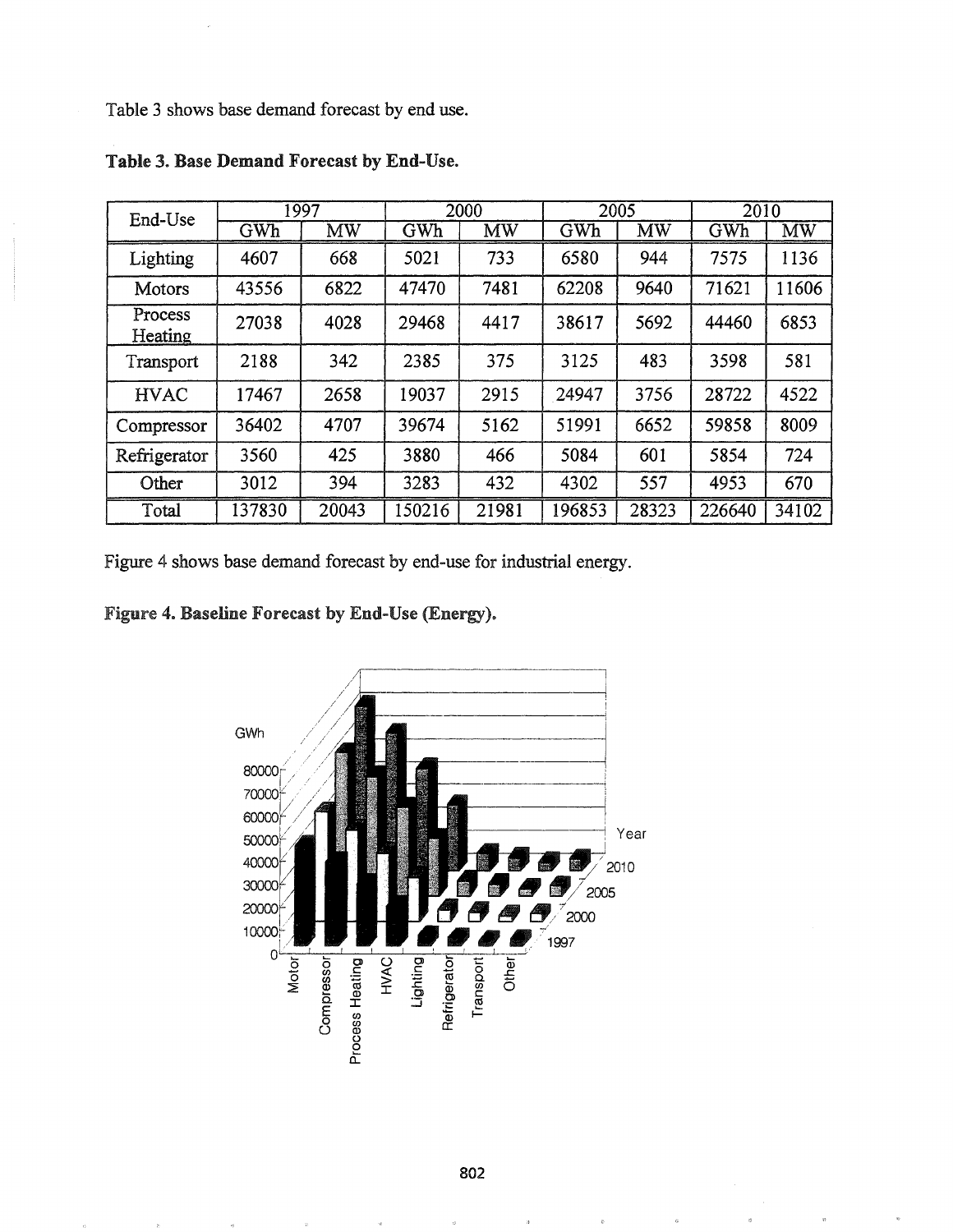### 3.2 Potential Estimation

Table 4 shows the output of instantaneous technical potential. The result of the case study shows that ITP of energy is 12,054 GWh in 1997 and 19,821 GWh in 2010. Thus ITP increases by 1.6 times from 1997 to 2010. Therefore, the share of ITP in 2010 is  $8.8\%$  of the total industry energy; In 2010, the high component ratio in potential is expected to be in the order of HVAC, motors, and heating.

In case of demand, the industrial ITP is 1,936 MW in 1997 and 3,293 MW in 2010, thus ITP increases by 1.7 times from 1997 to 2010. Therefore, the share of ITP in 2010 is 5.3% of the industrial peak demand.. In 2010, the high component ratio in potential for energy and demand is in the same order.

Table 5 shows the output of phase-in technical potential. The result of the case study shows that the industrial PTP of energy is 1,920 GWh in 1997 and 18,831 GWh in 2010, thus PTP increases over the 14 year period, thus making the share of PTP 8.3% of total industrial energy in 2010. High component ratio in potential is expected to be in the order of motors, HVAC, and refrigerator in 1997. In 2010, high potential is expected to be in the order of HVAC, motors, and compressor..

| End-Use         | 1997    |           | 2000    |           | 2005    |           | 2010    |           |
|-----------------|---------|-----------|---------|-----------|---------|-----------|---------|-----------|
|                 | GWh     | <b>MW</b> | GWh     | <b>MW</b> | GWh     | <b>MW</b> | GWh     | <b>MW</b> |
| Lighting        | 1151.7  | 167.0     | 1255.2  | 183.1     | 1644.9  | 236.0     | 1893.8  | 284.1     |
| Motors          | 2177.8  | 341.1     | 2373.5  | 374.1     | 3110.4  | 482.0     | 3581.1  | 580.3     |
| Process Heating | 1351.9  | 201.4     | 1473.4  | 220.9     | 1930.8  | 284.6     | 2223.0  | 342.7     |
| Transport       | 109.4   | 17.1      | 119.2   | 18.7      | 156.3   | 24.1      | 179.9   | 29.1      |
| <b>HVAC</b>     | 4366.8  | 664.4     | 4759.2  | 728.7     | 6236.7  | 938.9     | 7180.4  | 1130.5    |
| Compressor      | 1820.1  | 235.4     | 1983.7  | 258.1     | 2599.6  | 332.6     | 2992.9  | 400.5     |
| Refrigerator    | 925.6   | 110.6     | 1008.8  | 121.3     | 1322.0  | 156.3     | 1522.0  | 188.2     |
| Other           | 150.6   | 19.7      | 164.2   | 21.6      | 215.1   | 27.8      | 247.7   | 33.5      |
| Total           | 12053.9 | 1756.6    | 13137.2 | 1926.4    | 17215.8 | 2482.3    | 19820.8 | 2988.8    |
| Industry        | 137830  | 35851     | 150216  | 39498     | 196853  | 52479     | 226640  | 62191     |

### Table 4. Instantaneous Technical Potential by End-Use

In case of demand, the industrial PTP is 103 MW in 1997 and 2,536 MW in 2010, so the share of PTP in 2010 is 4.5% of industrial peak demand. In 2010, the high component ratio in potential is expected to be in the order of HVAC, motors, lighting, and compressor..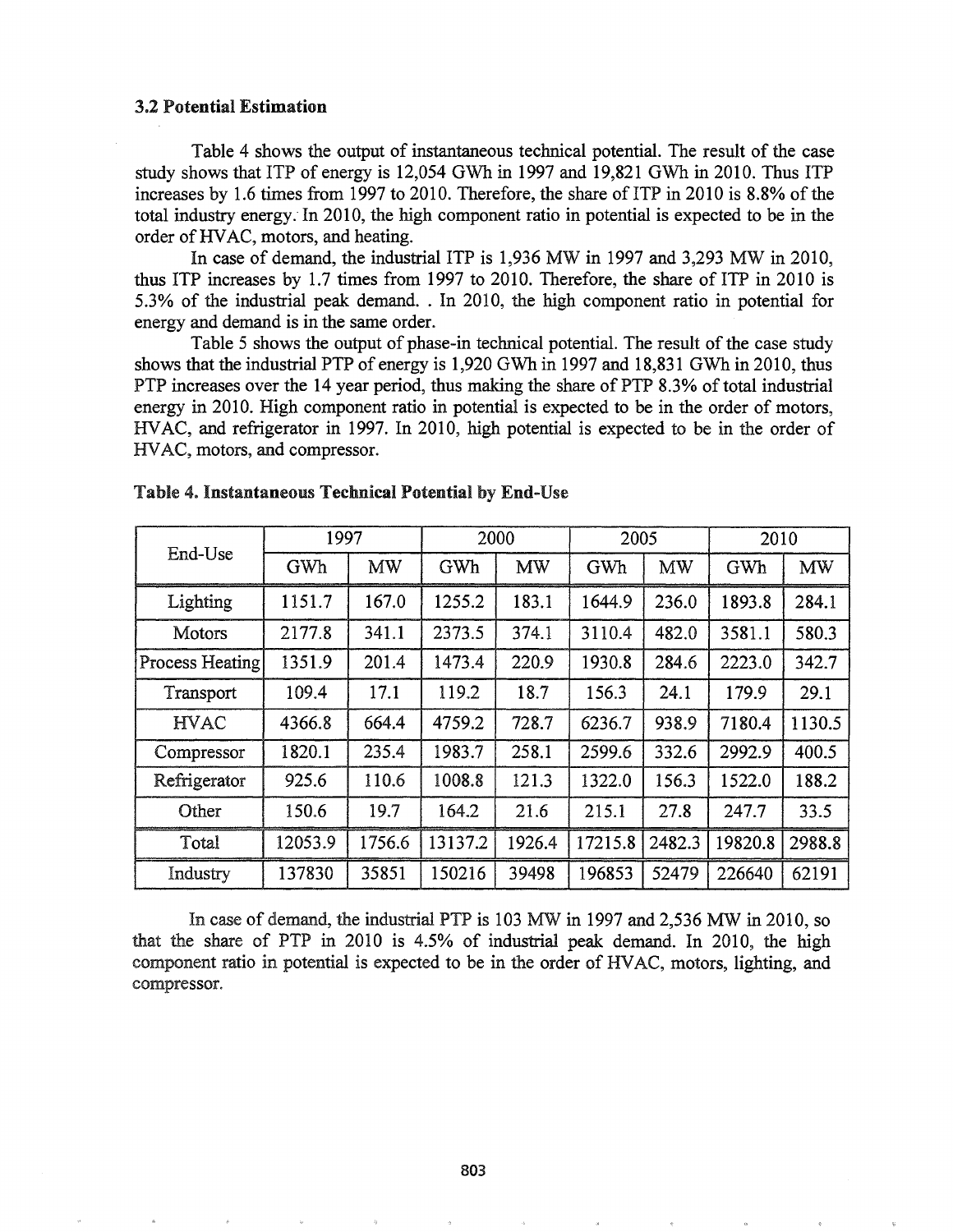| End-Use                | 1997   |                        | 2000   |                        | 2005    |       | 2010    |        |
|------------------------|--------|------------------------|--------|------------------------|---------|-------|---------|--------|
|                        | GWh    | $\overline{\text{MW}}$ | GWh    | $\overline{\text{MW}}$ | GWh     | MW    | GWh     | MW     |
| Lighting               | 115.2  | 16.7                   | 614.4  | 82.3                   | 1546.3  | 219.4 | 1893.8  | 284.1  |
| Motors                 | 1088.9 | 17.1                   | 2373.5 | 99.5                   | 3110.4  | 296.4 | 3581.1  | 474.4  |
| <b>Process Heating</b> | 135.2  | 10.1                   | 721.2  | 58.7                   | 1815.0  | 175.0 | 2223.0  | 280.1  |
| Transport              | 10.9   | 0.9                    | 58.4   | 5.0                    | 146.9   | 14.8  | 179.9   | 23.8   |
| <b>HVAC</b>            | 218.3  | 33.2                   | 1519.7 | 193.8                  | 4179.3  | 577.4 | 6190.3  | 924.3  |
| Compressor             | 151.7  | 11.8                   | 858.5  | 68.7                   | 2209.8  | 204.5 | 2992.9  | 327.4  |
| Refrigerator           | 185.1  | 11.1                   | 826.6  | 54.5                   | 1322.0  | 145.3 | 1522.0  | 188.2  |
| Other                  | 15.1   | 2.0                    | 80.4   | 9.7                    | 202.2   | 25.9  | 247.7   | 33.5   |
| Total                  | 1920.4 | 02.7                   | 7052.7 | 572.2                  | 14531.9 | 658.7 | 18830.7 | 2535.8 |
| Industry               | 137830 | 35851                  | 150216 | 39498                  | 196853  | 52479 | 226640  | 62191  |

Table 5. Phase-In Technical Potential by End-Use

# 4. Results and Conclusions

The results of the analysis in this study indicated that the instantaneous technical potential for DSM in the industrial sector in 2010, relative to a base demand plan (226,642 GWh and 34,102 MW), is 19,821 GWh (8.7%) and 2,989 MW (8.8%). And phase-in technical potential is 18,831 GWh (8.3%) and 2,536 MW (7.4%) in the industrial sector.

In this study, the industrial DSM potential by end-use was estimated in accordance with the DSM potential evaluation procedure. Korea had partly conducted DSM potential estimation for some customers but never had done for all national customers. This study found and suggested a consistent model to apply for DSM potential evaluation in Korea and evaluated its efficiency through case studies.

In the future, data on the technology and economic index should be collected in order to estimate economic potential and research on analysis ofreliable data must be continuously performed to update this estimation.

### 5. References

- Barakat & Chamberlin, Inc, "Principles and Practice of Demand-Side Management", Aug. 1993.
- Barakat & Chamberlin, Inc., "Demand-Side Management Option study", Final Report submitted to Associated Electric Cooperative, Inc., Jan. 1993.

Barakat & Chamberlin, Inc., "Data Analysis in DSM Planning Process", Oct. 1996.

"Demand-side Management -Vol. 5: Industrial Markets and Programs" EA/EM-3597, Vol. 5, March 1988.

EPRI, "DSM Technology Alternatives" EM-5457, Oct. 1987.